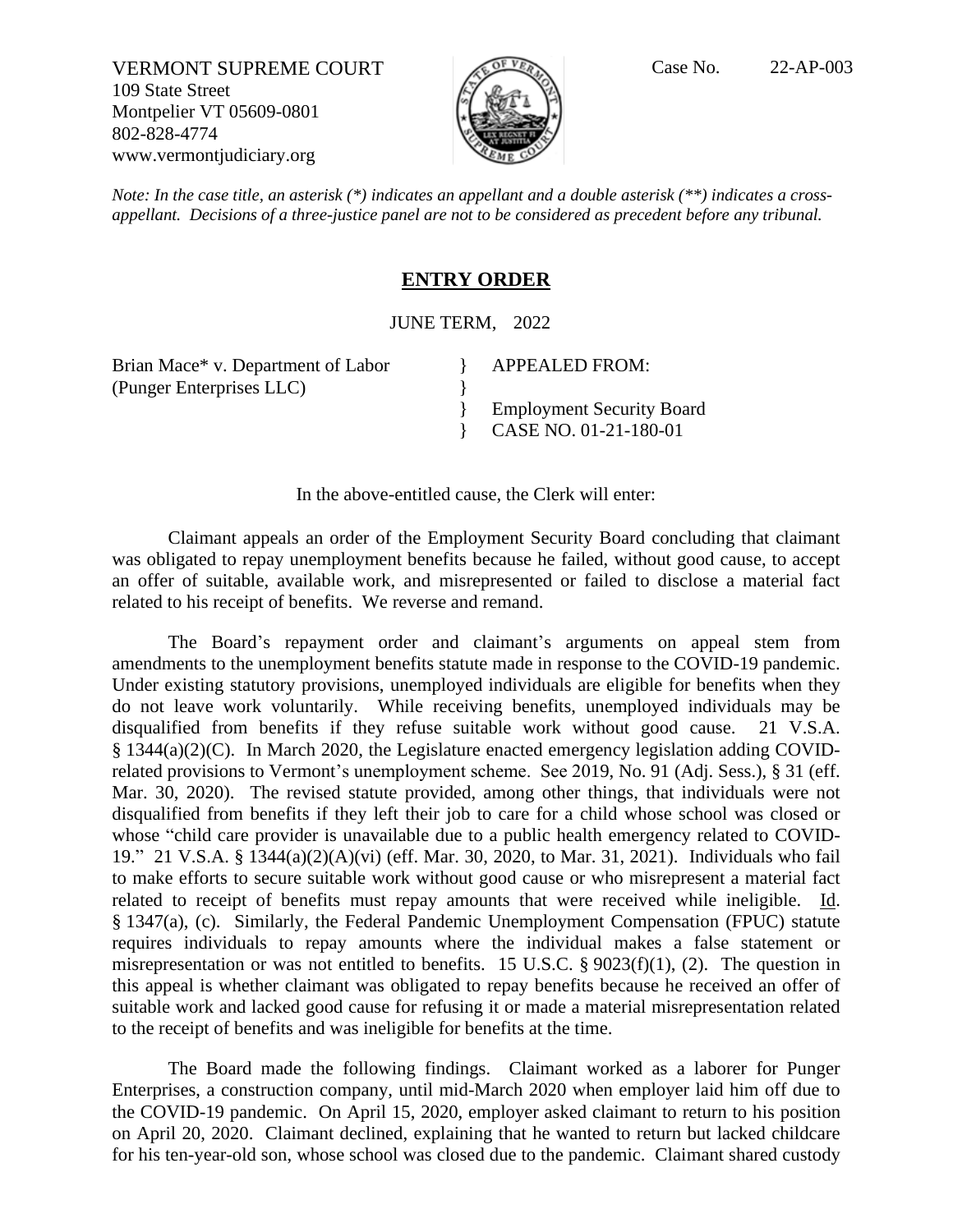with his ex-wife and, prior to the pandemic, claimant's father cared for his son during non-school hours. In April 2020, claimant's father declined to care for claimant's son due to the risk of contracting COVID. In early May 2020, employer again asked claimant to return to work, and claimant agreed to return on May 18. Claimant agreed on the basis that his fiancée could provide childcare for his son after that date. Claimant did not, however, return to work on that date because he and his fiancée broke up on May 17 and he was again left without childcare. In late May 2020, claimant told employer he could return on June 1 because claimant's father felt comfortable caring for claimant's son. Employer told claimant he did not have any work for him.

Claimant filed for unemployment compensation and completed a weekly claim certification online. In his certifications for April, May, and June 2020, claimant did not report refusing an offer of work and stated that he was able to work and available for work. Claimant received \$469 in regular unemployment benefits and \$600 in FPUC for the weeks ending April 25 through June 20, 2020.

A claims adjudicator found that claimant failed without good cause to accept an offer of available, suitable work and was therefore disqualified for benefits from April 25 onward. She found that claimant was overpaid benefits and ordered him to repay \$9621. Claimant appealed and an Administrative Law Judge (ALJ) modified the order, finding that claimant was eligible for benefits under Act 91 in April and early May 2020 because his child's regular childcare provider was unavailable due to COVID. However, the ALJ found that claimant was ineligible for benefits beginning the week of May 17 because his new childcare provider (claimant's fiancée) was unavailable for reasons unrelated to the pandemic. The ALJ ordered claimant to repay \$5345 in state and FPUC benefits for the weeks ending May 23 to June 20, 2020. Claimant appealed to the Board. The Board affirmed. Claimant filed this appeal.

"Our review of decisions by the Employment Security Board is highly deferential." Beasley v. Dep't of Lab., 2018 VT 104, ¶9, 208 Vt. 433 (quotation omitted). The Board's findings will be affirmed if supported by the evidence and its conclusions if supported by the findings. Id. This Court "will also generally defer to [the Board's] interpretations of the statutes it is charged with administering, while mindful that they must be construed liberally in favor of claimants to compensate employees laid off involuntarily through no fault of their own." Blue v. Dep't of Lab., 2011 VT 84, ¶ 6, 190 Vt. 228 (quotation omitted).

Claimant advances several bases for reversing the Board's decision. Claimant asserts that the Board improperly shifted the burden to him, that the Board's interpretation of the statute is inconsistent with its remedial purpose, that claimant was not required to return to work because employer was not adhering to COVID-19 protocols, and that claimant was eligible for benefits because his girlfriend was not a "child care provider" as defined in the statute.

We begin with the final argument. As relevant to this case, repayment of benefits is required when (1) an individual refuses suitable work without good cause or makes material misrepresentations or omissions, and (2) the individual was ineligible for benefits at the time. 21 V.S.A. § 1347(a), (c). The question is whether claimant was eligible for benefits after May 18. Under the emergency statutory amendments related to the pandemic, individuals were not eligible for benefits if they left their job to care for a child whose school was closed or whose "child care provider is unavailable due to a public health emergency related to COVID-19." Id.  $§ 1344(a)(2)(A)(vi)$  (eff. Mar. 30, 2020, to Mar. 31, 2021). The ALJ properly concluded that claimant was eligible for benefits at the end of April and beginning of May under this section because his son's school was closed due to the pandemic and his regular afterschool provider, his